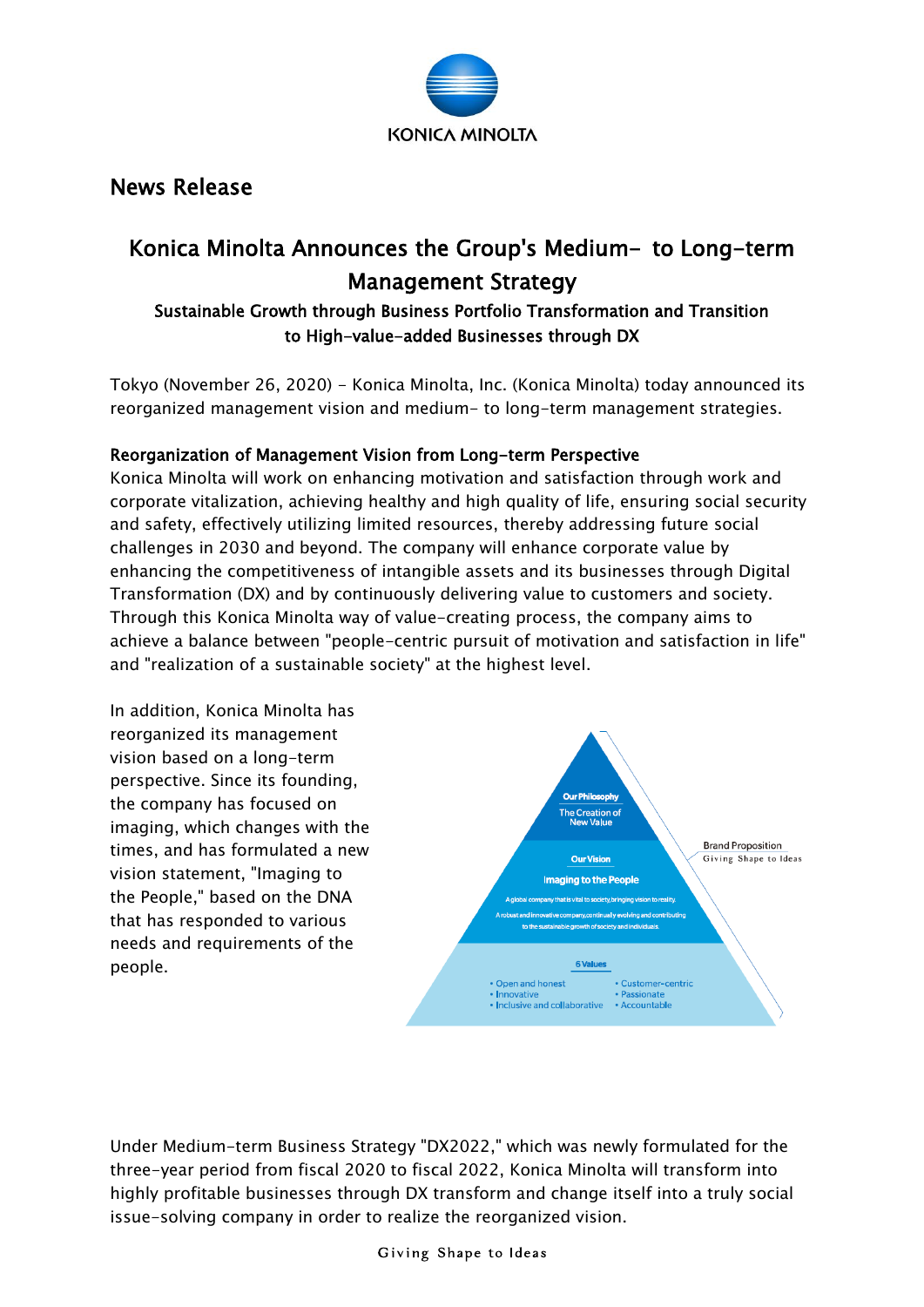## Formulation of growth strategy based on business portfolio transformation ■ Building up businesses to become pillars following Office Business

Konica Minolta will transform Office Business into a highly profitable business (digital workplace business) with a profit structure that continues to generate profits despite the increasingly challenging business environment due to the progress of the paperless business environment, and by using its customer base to provide digital solutions for different industries and sectors . In addition, Professional Print Business, Healthcare Business and Industries Business will together evolve, through proprietary imaging technologies, to establish a business foundation in the measurement, inspection, and diagnosis fields. By building this core business, Konica Minolta will reduce its dependency on office printing business to 25% or less in terms of operating profit over the medium- to long-term while expanding operating profit of the entire company.

## ■ Evolution of business model through DX

Based on the edge-cloud-based Imaging IoT Platform, focused on the fields of human behavior, testing, and advanced medical care, Konica Minolta will build an ecosystem that connects diverse customers and partners and evolve into businesses that continuously support customer workflows. The company positions the businesses that drive business model evolution (Precision Medicine, Imaging IoT Solutions, Workplace Hub (Workplace Hub)/IT Services, and Industrial Printing) as "Strategic New Business" on its portfolio. Konica Minolta will achieve rapid sales growth by continuously investing and allocating resources into Strategic New businesses. As a result, the company will increase the sales ratio of Strategic New Business to around 30% in the medium-and long-term, and will proceed with a company-wide conversion to high-profit businesses.



\*Strategic New Business: Precision Medicine, Imaging IoT Solutions, Workplace Hub/IT Services and Industrial Printing